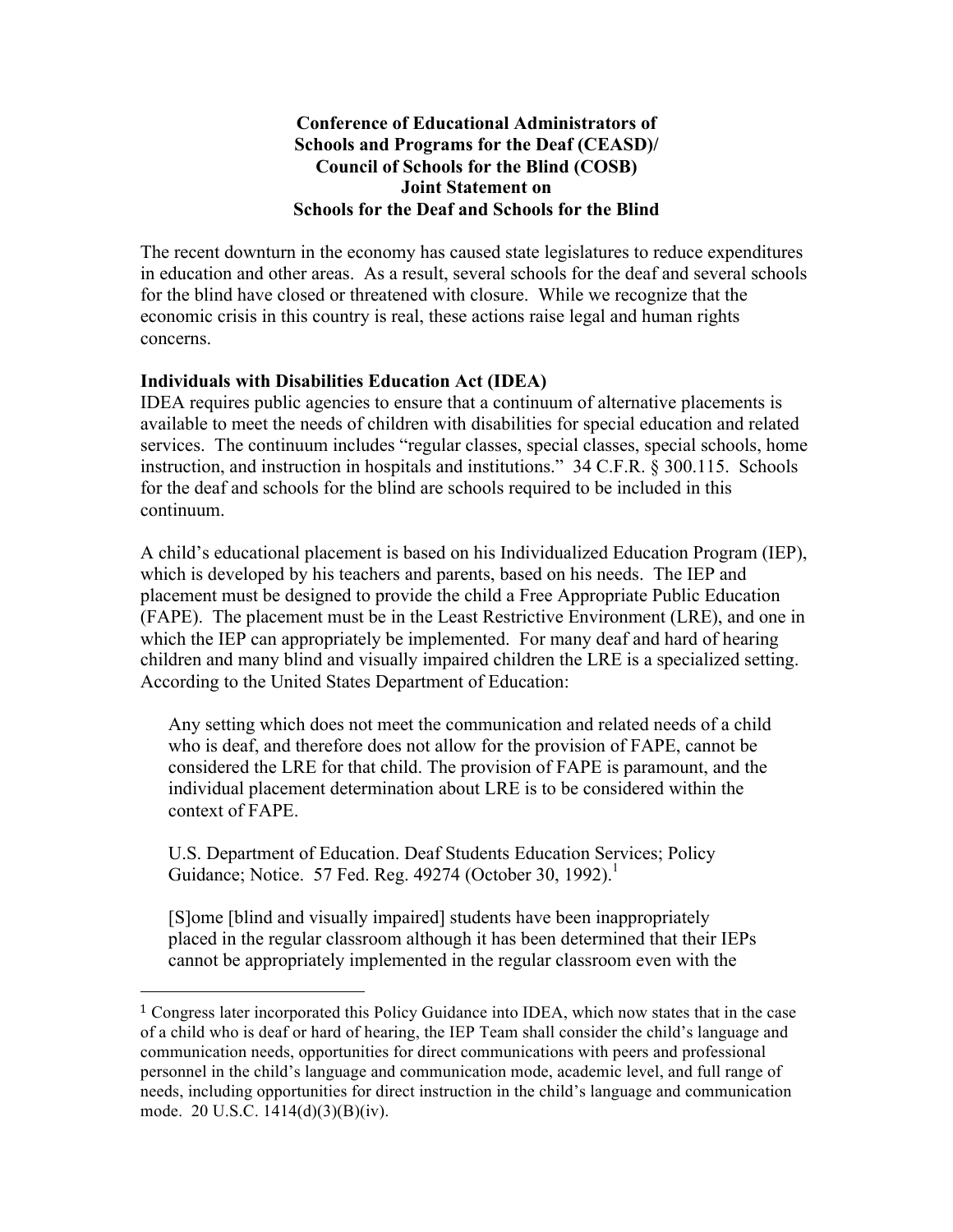necessary and appropriate supplementary aids and services. In these situations, the nature of the student's disability and individual needs could make it appropriate for the student to be placed in a setting outside of the regular classroom in order to ensure that the student's IEP is satisfactorily implemented.

U.S. Department of Education. Educating Blind and Visually Impaired Students: Policy Guidance from the Office of Special Education and Rehabilitative Services. 65 Fed. Reg.  $36586$  (June 8,  $2000$ )<sup>2</sup>

IDEA clearly requires States to provide a continuum of alternative placements which includes provision of services and supports in specialized schools for children who are deaf or hard of hearing and children who are blind or visually impaired.

## **The Human Rights of Deaf Children and Blind Children**

Given full access to communication, deaf children and blind children can achieve at the level of hearing, sighted peers. CEASD and COSB believe that deaf children and blind children have fundamental human rights that must never be attenuated. They have the right to:

- fluently receive and express communication in the manner(s) best suited to their abilities
- be taught through methods and approaches that are tailored to their strengths
- learn from deaf or blind role models, including teachers
- engage in the same curriculum as hearing, sighted peers

!!!!!!!!!!!!!!!!!!!!!!!!!!!!!!!!!!!!!!!!!!!!!!!!!!!!!!!

- acquire the practical skills and abilities needed to facilitate interaction with hearing, sighted individuals in environments designed for hearing, sighted people
- receive the services necessary to help them succeed academically and socially and later, vocationally or professionally
- have their families become skilled in providing appropriate support.

Schools for the deaf and schools for the blind are critical to ensure that these rights are protected. Efforts to close or restrict these schools violate the fundamental human rights of these students.

<sup>&</sup>lt;sup>2</sup> This Policy Guidance also makes clear that factors that should be considered in the development of the IEP are Braille literacy skills, assistive technology, orientation and mobility services, social interaction skills, recreation and leisure skills, career education, independent living skills, and visual efficiency skills. All of these are necessary to optimize self-determination.